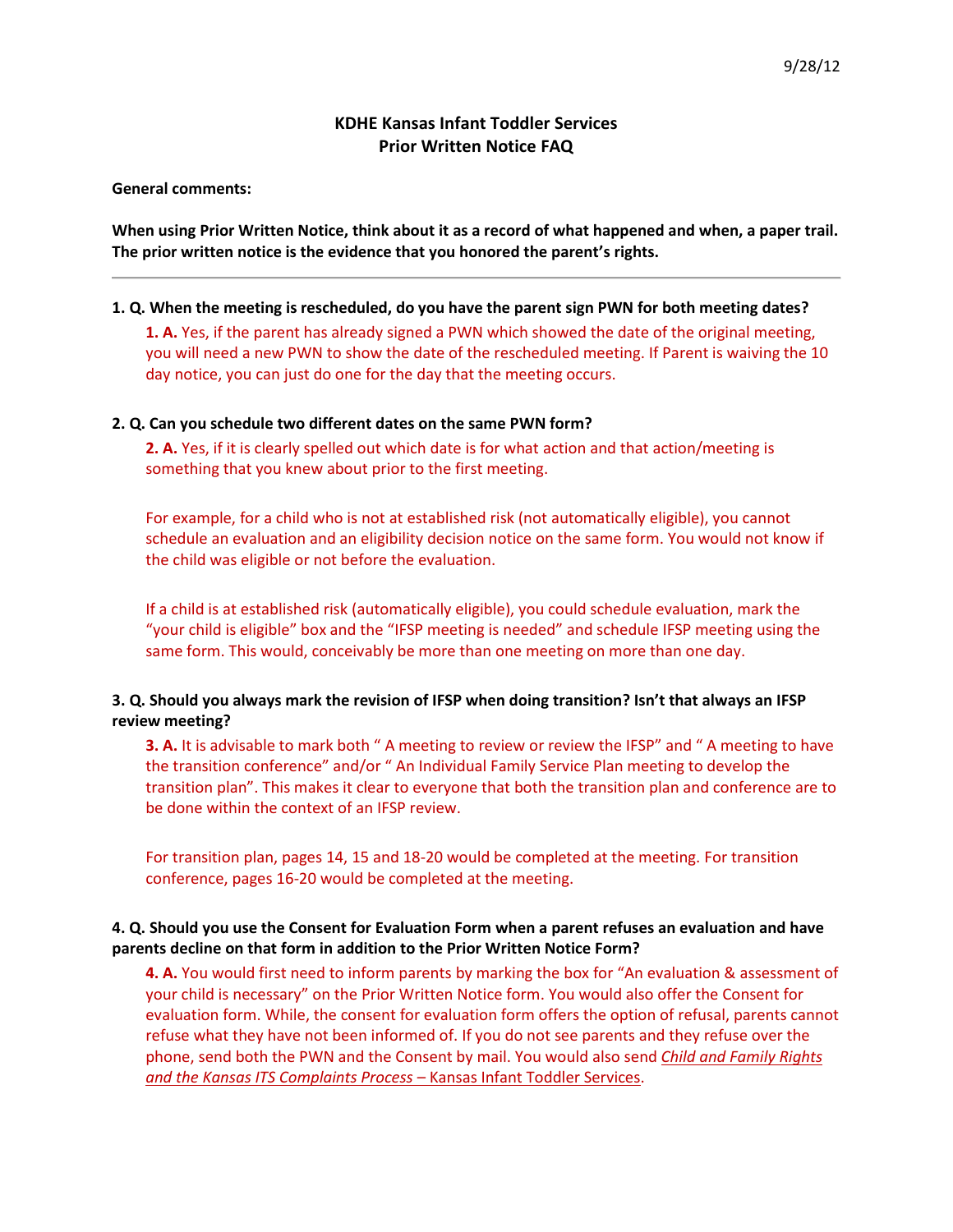We realize you may not receive it back in the mail but you will have evidence in your files that you sent it, which is evidence that you followed the legal process.

### **5. Q. If the family refuses to do an evaluation over the phone, are we required to mail that PWN to them?**

**5. A.** Yes. As noted above, you would send both forms in the mail and request that the parents send back their refusal in writing. We realize that you may not hear back from the parents but again, it will be documented in your records that you followed the process. You would send *Child and Family Rights and the Kansas ITS Complaints Process* – Kansas Infant Toddler Services

## **6. Q. If we do a screening and the child is WNL - do we need to use prior written notice to tell parents that evaluation is not necessary?**

**6. A.** Yes, as all procedural safeguards apply to screening activity. This is for screening that is done post referral by Part C as part of the eligibility process, and not for wider child find screenings.

#### **7. Q. When a vision screening or hearing screening is included during the time of evaluation, do we need a separate permission for screening on top of the permission for evaluation?**

**7. A.** No, The "action proposed" section in the "Consent for Evaluation Assessment" document clarifies that you are asking for permission for vision and hearing when you have parents sign consent . There is no need for additional consent.

### **8. Q. Do we have to sign a new consent to evaluate every time we do any kind of assessment or updating?**

**8. A.** Again, the "action proposed" section of the "Consent for Evaluation Assessment" document clarifies that you have asked consent for initial evaluation and ongoing assessment. This covers any assessment or updating you do during the time the current IFSP is active. A vision screening is part of the evaluation. You should have new consents signed when a new IFSP is written. These are for the formal IFSP review or annual assessments if you will be reevaluating, but not for the normal ongoing assessment during home visits.

#### **9. Q. Do you need a screening form to do a vision screening?**

**9. A.** Consent to screen must be signed, along with PWN for a child that is referred to Part C. It is not required if it is part of a community child find screening.

One point of clarification is that even though vision and hearing part of the evaluation is often a screen, this is not separate from the full evaluation and does not need a separate screening permission form.

**10. Q. The consent for Evaluation/Assessment says for the initial and on-going assessment of the child and family. Doesn't this mean that all assessments are covered by this one form?**

**10. A.** Yes that is the intent, as assessment is an on-going process that happens continually through your interactions with the family.

#### **11. Q. How far in advance can you hold an annual IFSP meeting before the annual review date?**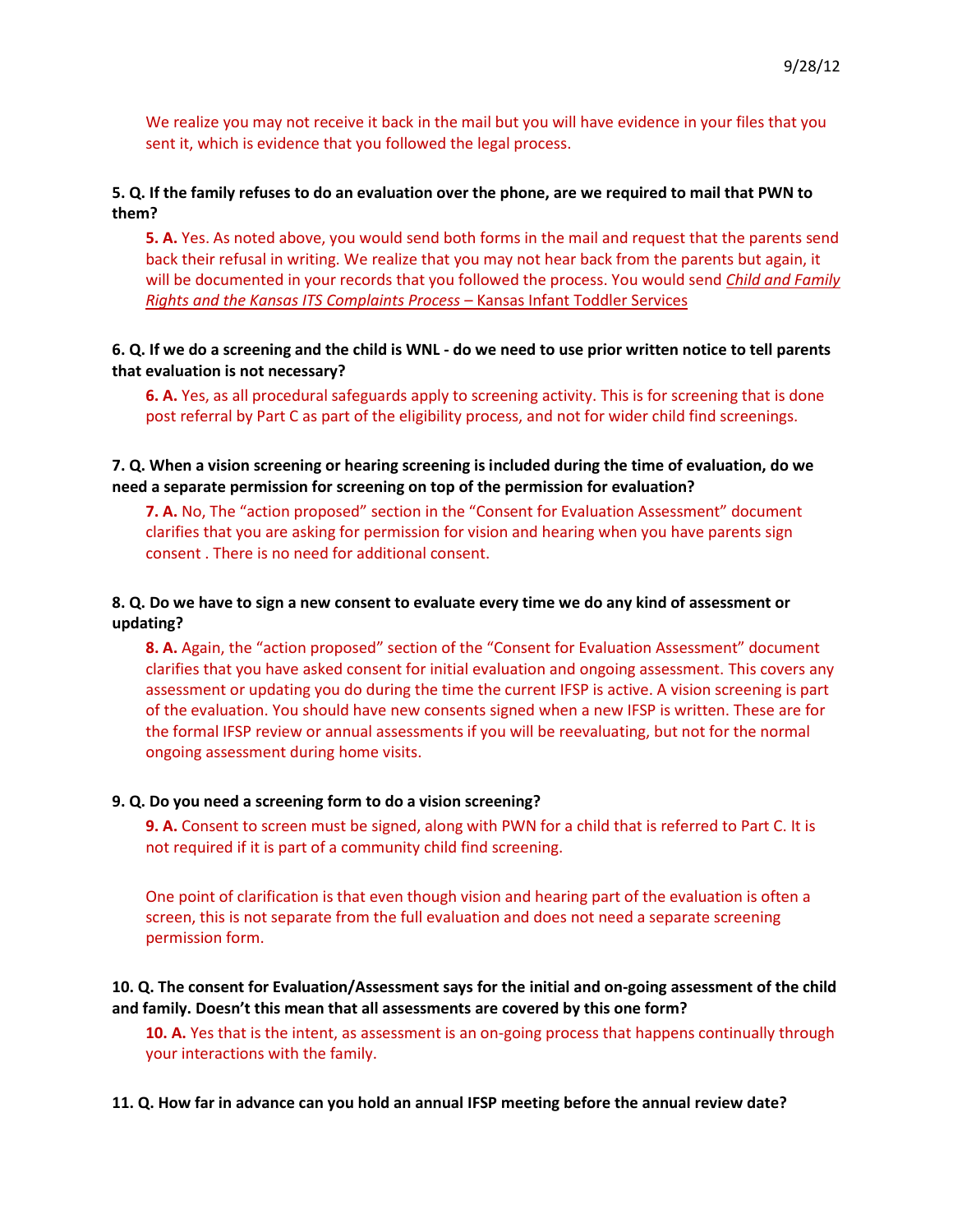**11. A.** There is no rule about this. The annual review must be completed prior to the expiration of the IFSP. The annual review date restarts the timeline to the next annual review and six-month update.

#### **12. Q. How far in advance can you hold the six month review?**

**12. A.** The six month review rule means you must go no more than a six month period between reviews. Reviews can be done more frequently.

#### **13. Q. Who is required to get copies of the PWN?**

**13. A.** The parent is given a copy, and one should be maintained in the file.

### **14. Q. Do you need all those review pages when changing to a new FSC? Alternatively, adding a service provider?**

**14. A.** Yes, a change in provider is a change in services, so the review section should be done. The review section is a unit. Pages 18-20 are done together.

### **15. Q. What do you do with the Summary of Services page at the 6-month review if services don't change?**

**15. A.** If there are no changes, and all dates of services are appropriate, you would not do anything to the Summary of Services page.

### **16. Q. For foster kids, do we have to try to get PWN to bio parents to sign if they are available? What if they won't or don't want to be at the IFSP meeting, review or annual IFSP, etc.?**

**16. A.** Biological parents are entitled to all procedural safeguards, so the answer is yes, you need their signatures. Local tiny-k programs should be working with their foster care providers to ensure that Parent Rights and procedural safeguards are in place. Remember participation can be by phone, or through written contact. If a parent is not available to make educational decisions for their child, then the tiny-k program should contact Families Together and ask for a child advocate. It is proposed in the new State regulations that a foster parent may sign for a foster child, but those regulations have not yet been adopted. It would be most time efficient if you plan ahead as much as possible and send as many pieces of paperwork as is appropriate at one time.

## **17. Q. How do you get consent from the biological parent when the biological parent is incarcerated in another part of the state? How does this affect the 45 day timeline?**

**17. A.** The 45 day timeline applies, even if you are waiting on signatures. The IFSP may be late, and your reason would be "child in foster care-waiting on signatures." You should be working with your foster care partners to help them understand the importance of signatures, and that you have timelines. This may need to occur on a regularly scheduled basis as there is very high turnover of staff within foster care agencies. This is an issue for many of the programs across the State. *Following these guidelines and entering the correct data into the ITS Database will provide us with accurate data and help us in knowing how frequently this situation occurs so we can address it at the State Agency level if need be.*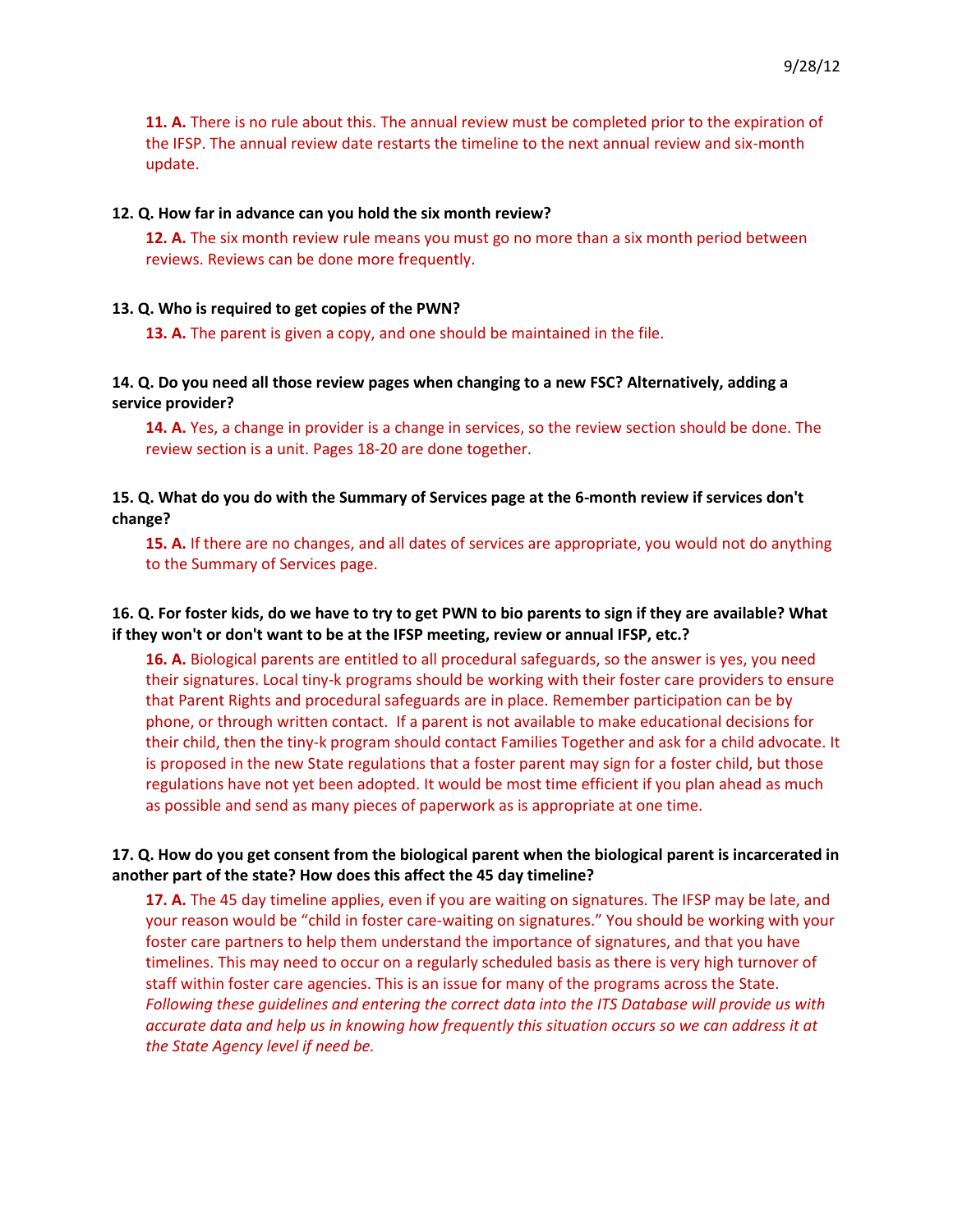### **18. Q. Is it appropriate to have the foster care agency take care of signatures by the biological parent before referring the child?**

**18. A.** No, Permission to evaluate etc… cannot happen before the child is referred. This is a post referral activity. Therefore, it is not appropriate for the Foster Care agency to get the signatures before the referral. The referral is the date you become aware of child, not the date you get signatures. *Please do not manipulate the dates on these referrals or hold off on accepting a referral because it will be difficult to get a hold of the biological parents.*

### **19. Q. If a child has been in our program - prior to the July 1st start of the new state IFSP, when it is time for a 6-month review, or the transition activities - do you want us to use the new state forms?**

**19. A.** Use the review section of the new IFSP for all reviews from here on out to ensure that you are meeting the Procedural Safeguards requirements. Use the transition section of the new IFSP for transition planning and conferences so that all regulations are met. Use the new IFSP form at the annual review.

### **20. Q. If part-B already gets consent for evaluate to determine eligibility for Part B services, do we need to get consent for our part of the evaluation?**

**20. A.** Part C obtains permission for evaluations/ ongoing assessment each year by completing the "Consent for Evaluation Assessment" form with each initial or annual IFSP review. If Part B requests Part C do a particular evaluation, and agrees then permission would be considered as already given by the parent as part of the on-going "Consent for Evaluation/Assessment" that was already signed. You would need to make sure you have consent to share information with Part B to share the results of that evaluation. Then Part B is free to use the assessment/evaluation as they wish.

## **21. Q. What about exiting children at their annual IFSP meeting if we have lost contact with parents, or there has been no response? Do we send the parents a Prior Written Notice with a date to meet and if they don't show for that review, then dismiss?**

**21. A.** Yes, at the time of the annual IFSP review, you send a PWN to the parent proposing the annual review and Meeting to discuss exiting your child from services. A child cannot be exited from services without parent consent to do so before the IFSP expires. Exit reasons prior to the expiration of an IFSP do not include "we have lost contact with parents". The team would need to wait until the IFSP expires to exit the child. At that time you would send a Prior Written Notice as mentioned previously.

## **22. Q. If you evaluate and determine eligibility on the same day can you mark both items on the Prior Written Notice form?**

**22. A.** No, you may not. You are not able to provide prior notice to the family indicating their child is eligible before that determination actually occurs. You would use a  $2^{nd}$  form that notifies the family of eligibility determination, and have the parent waive the 10 day notification if you provide the Prior Written Notice on the same day as the evaluation.

The exception to this would be if the child was automatically eligible, and you knew that prior to doing the assessment. You could mark both evaluation/ assessment and that the child is eligible on the PWN form. Then you additionally document on the form that the child is automatically eligible due to an established condition that has been confirmed by review of medical records.